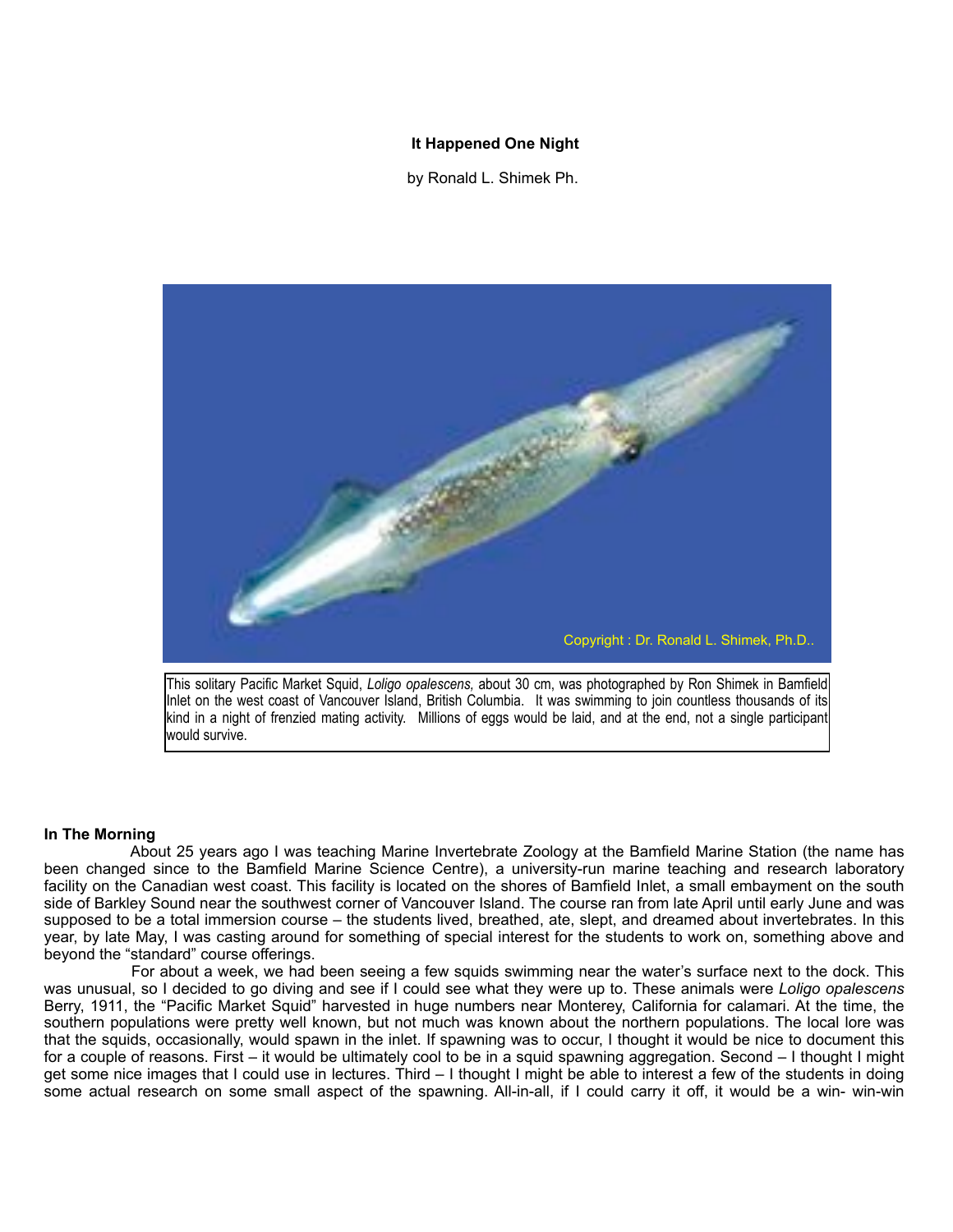situation. The only problem was trying to predict when the animals would spawn, and then coming up with a scientifically valid short research project.

 Prior to this one particular morning, we had been seeing a few scattered squids near the surface in the inlet. These surface-swimming animals were fully-grown, about 30 cm (1 foot) long,

and bright white, so they were quite evident in the dark water of the inlet. About 10 o'clock, after my lecture for the day was over, I wandered down to the dock, and noticed that the squids were present in larger than "normal" shoals, maybe up to 30 to 50 animals in each fast moving school, so I thought this would be worth a look. I asked around and found a dive partner and dock tender, and we plopped ourselves in the water about 30 minutes after 10 AM. To document our dive, I took along my underwater camera system, which consisted of an Olympus OM-2 in an Ikelite housing, with two strobes attached; one triggered by the camera and the other slaved to πthe first one. The film was Kodachrome-64, my film of choice for underwater photography.

 Dropping down to the bottom, at a depth of about 17m to 18 m (55-60 ft), we found a small mass of squids in a frenzy of activity. As a result, I started my personal frenzy of activity taking some images. It soon became evident that a couple of individuals were spawning, but that most of the animals were just "interested" observers, squid voyeurs, I



guess. I documented a solitary female spawning and depositing her egg capsules. I presumed copulation had already taken place, as I saw no obvious mating activity. I had seen movies of some squid spawning aggregations, and it was obvious that what we were watching was not a normal spawning event. However, I thought it might be a precursor to the "real" action. **That Night**

 For about the previous week, some of the people of the village of Bamfield had been catching squid by jigging for them near the government-owned docks in town. So, after seeing the events off of the laboratory dock, I thought that there might be a small mass spawning event occurring near the dock in the upcoming evening. It would be a "small" event simply because the area was constrained. The inlet was not wide and was relatively shallow, about 18 m (60 ft) deep at its maximum in that area. I arranged for another dive buddy and boat tender and we went down to the town docks about 10:30 pm to do our dive. As usual, I took my camera system along to document interesting "happenings."

When we arrived at the scene, the fishermen already there said that jigging was "slow." Squids were visible, but sparse, and not many had come into the area where the fishermen were. To avoid upsetting the fishermen, we dove well away from them. This also prevented us from being "jigged." Having a sharp squid jig tear open and flood one's (very) expensive dry suit can really ruin the experience of the moment!

 When we first got into the water, few *Loligo* were around, but within a couple of minutes they started to aggregate around us, probably attracted by our diving lights, and the large pile of rocks on the bottom nearby. At first there were just a few solitary individuals, then a few doublets, and then quartets, and then ... large groups; Too large and too fast to count. All of a sudden the action began.

 Although the spawning aggregation appeared terribly chaotic, with thousands – yes, thousands – of *Loligo* jetting around from all directions and bumping into each other and us, after a bit of observation, it became clear that what appeared to be an unruly affair was really quite well "choreographed."



Precopulatory behavior, note the bites taken out of the male's arms.

 From the top and outside of the spawning mayhem in towards the bottom... the animals approached the spawning site alone or in small groups of up to about ten individuals. As they approached they had normal coloration; brown to reddish brown tones predominated on the bodies and the arms' outer surfaces.

 At the outermost region of the spawning site, about 5 to 6 m (15 to 20 feet) above it, the individuals were actively fighting with one another to find a mate. Females were "attacked" by males that wished to mate with them, and often two or more males fought each other for each female. This was a brutal, winner-take- all, competition! Skin was ripped off and the combatants used their beaks to rip pieces of flesh from their opponents. The females were NOT passive participants in this rough foreplay; they were actively fighting as well. Presumably, the strongest, most fit male prevailed. During this activity, both males and females were white. They did not flash or change colors.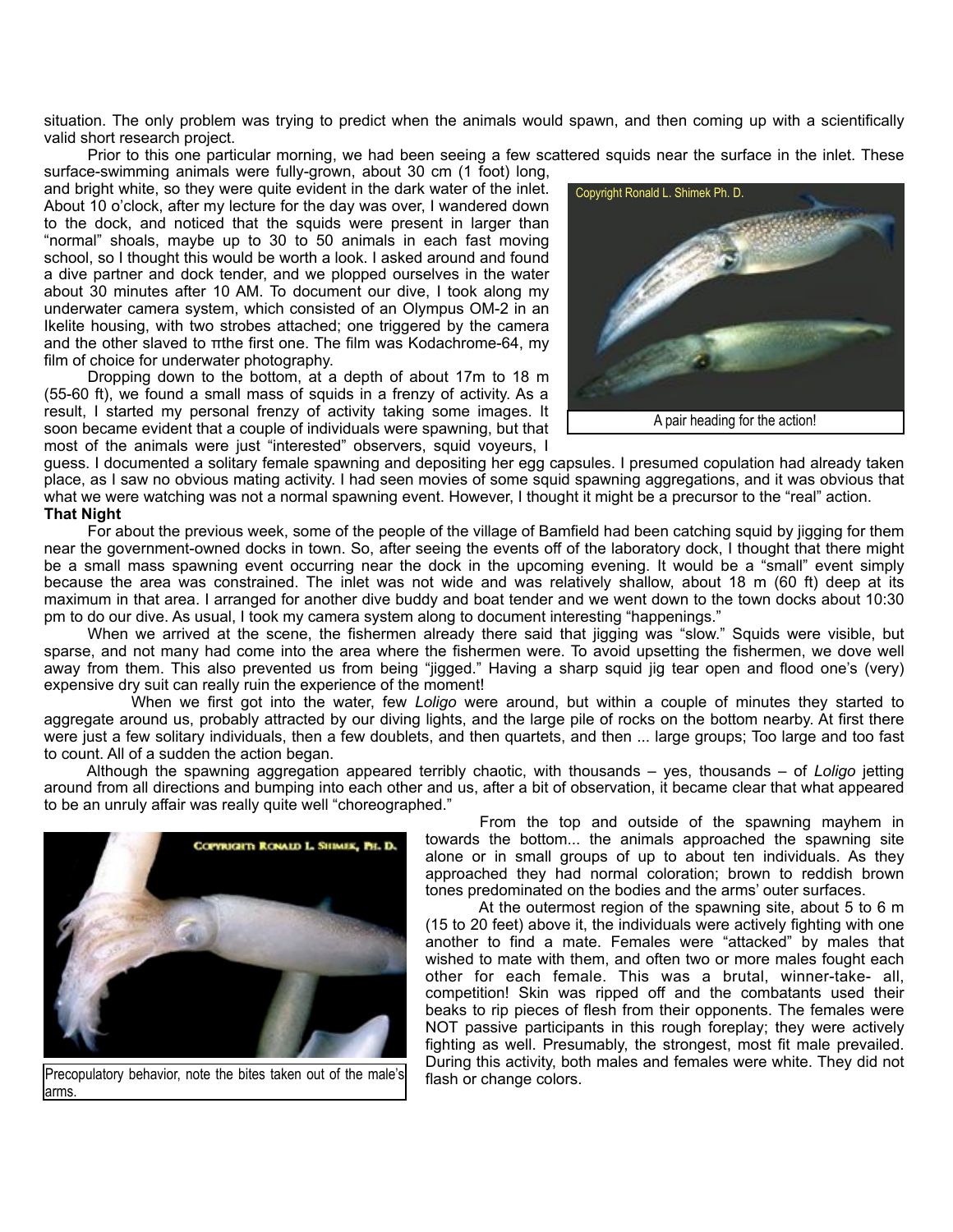As the combat continued, the participants got closer and closer to the bottom, and eventually one male prevailed. He got into the oviposition position; holding the female from behind and below, with his eight arms wrapped around her. Copulation, the transfer of a spermatophore (sperm packet) from the male to the female, occurred once this posture was

stabilized. The animals were now about 3 m (10 feet) above the bottom. Once he was securely holding his mate, the male's color pattern changed from pure white all over, to having a white body and reddish-brown tentacles. The female remained totally white. Once this color pattern was established all other males avoided the pair, and ceased jostling the resident male for possession of his female. I suspect the color pattern change was THE signal that mating had occurred and that this particular female was no longer available.

 After the male's color changed, he did all of the subsequent swimming for the pair. He moved the female to the oviposition site and began to push her into the mass of egg capsules that were already at the site. As they approached the site, the female extruded and formed an egg capsule which was held in her arms. Once the male pushed her into the egg capsule mass, or onto any other acceptable area, the female wrapped the distal, adhesive and rope-like, end of the egg capsule around anything, such as other egg capsules, a sunken twig, a rock, a diver's mask strap, which would hold it in place.

 When first formed, these egg capsules were about the size of one's little finger, but they became larger as they absorb water. From subsequent studies, part of the project we later did, I found that each egg capsule in this region contained about 150 eggs, sequestered within a series of protective – and toxic – membranous coverings. I was unable to count the number of egg capsules produced by any specific single female, the situation was just too chaotic for that. In the California areas other studies found that each female produced about 20 capsules. If the same number was produced by these northern *Loligo*, each female would deposit about 3000 eggs in her one night stand.

 After the final capsule was deposited, the male released the female and they both slowly departed the area. The males seemed to be a bit more active and I surmised that they might try to mate again, as each one produces numerous spermatophores, and they only use one per female. The females appeared to be totally spent; they swam erratically and weakly. They often travelled only a short distance prior to settling to the bottom and dying. The males probably swam a few more hours, at best, but they, too, didn't survive.

 During the flurry of spawning activity predators made their appearance. In the area where I was diving these predators were seals and California sea lions which would come blasting through the spawning masses biting up squid as they went. Fortunately, they decided big ugly divers in rubber suits didn't match their search image of beautiful, graceful, and tasty raw calamari. In other areas, larger sharks, such as blue sharks, will also come into the spawning squid schools, but, blissfully, I didn't see any of those in the aggregations I dove in.

 $AE$ , Pit. D.

**TOPYRKIET: ROMALD L. SI** 

The egg capsule deposition can continue for many hours!

> cluster of egg capsules presumably deposited by one *Loligo* female.

 After the spawning was over, the bottom was littered with egg capsule masses. All cephalopods spawn only once and then die.

## **Subsequently**



 Over the week following the spawning, some of my associates and students and I did some diving to make measurements of the squid egg masses. Scattered all over the bottom, from just below lowest low water to beyond diver depth, were small individual egg capsule aggregations. Each of these covered about 0.3 square meters, (about 3 square feet) and there were about 1.3 of them per square meter (10 square feet). I collected some of these aggregations, and found that each contained, on the average, about 1,940 capsules. Each capsule contained about 150 eggs, meaning each capsule mass was the result of 194 squid pairs, and contained 291,000 eggs.

 We did diving surveys to determine the extent of the night's spawning activity. This particular night's spawning aggregation extended along about 11 km (7 miles) of the southern edge of Barkley sound. The